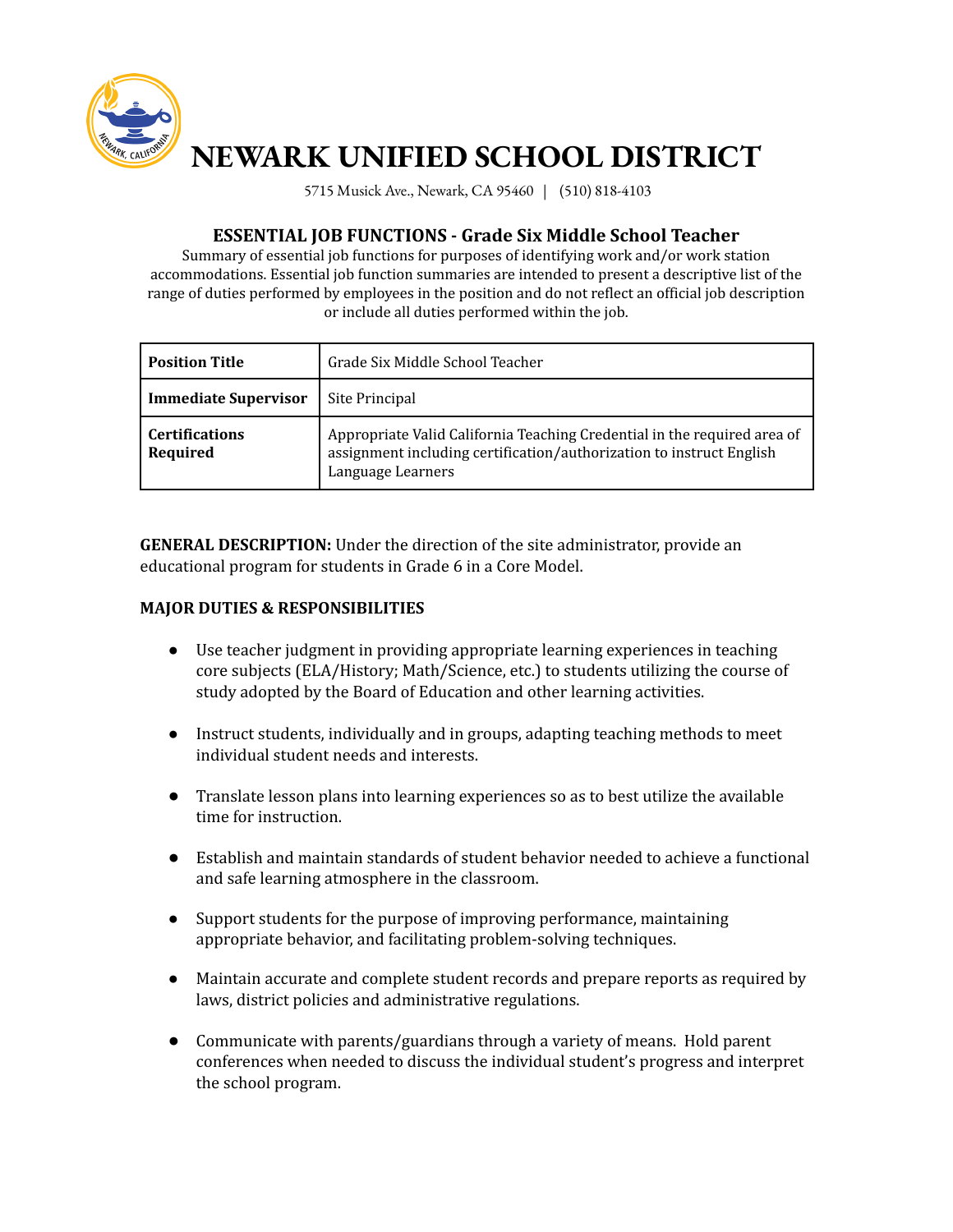- Identify student needs and collaborate with others in assessing and supporting students' academic, behavioral, and social/emotional concerns.
- Maintain professional competence through participation in Professional Development activities provided by the district and/or self-selected professional growth activities.
- Perform basic attendance accounting.
- Participate cooperatively in the evaluation process in conformance with the district's and NTA's guidelines for evaluation and assessment.
- Work cooperatively with other Grade 6 Middle School teachers to coordinate rich learning environments for students.
- Collaborate weekly with grade-level planning partners who have the same student cohort, as well as colleagues teaching the same content areas in that grade level.
- Attends staff meetings and performs administrative duties as assigned.
- Select, stores, orders, and inventories classroom equipment, materials and supplies.

## **OTHER QUALIFICATIONS**

- Strong classroom behavior management and positive discipline skills.
- Demonstrated ability to communicate and work effectively with professional personnel, community, and parents.
- Ability to coordinate and direct the work of instructional assistants and support personnel, if applicable.
- Ability to work collaboratively with a grade-level partner teacher in the complementary core subject areas

## **PHYSICAL EFFORT & WORK ENVIRONMENT**

- Mental acuity to collect and interpret data, evaluate, reason, define problems, establish facts, draw valid conclusions, make valid judgments and decisions.
- Manual dexterity sufficient to write, use the telephone, computer, calculator, and office machines at required speed and accuracy.
- Requires ability to communicate effectively with parents, students, and staff both verbally and written.
- Requires vision (which may be corrected) to read small print, and hearing (which may be corrected) to hear conversation in the classroom, on the phone and over the intercom system.
- Physical agility related to the operation of a classroom (including but not limited to bending, lifting, squatting, sitting and walking).

## **WORK DAY**

● Consists of seven (7) hours and thirty (30) minutes. The workday includes a duty-free lunch equal to 30 minutes or the student lunch period, whichever is longer.